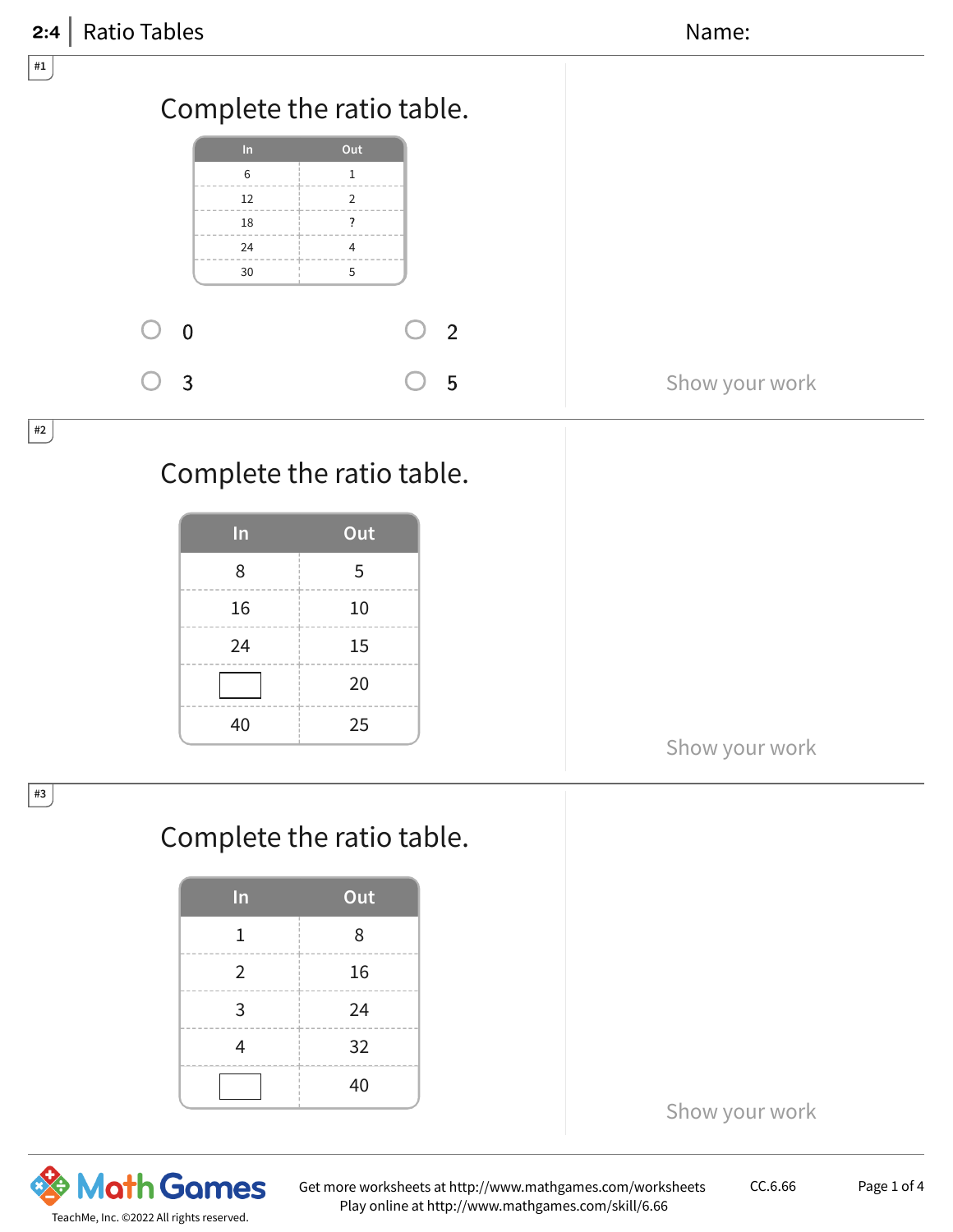| <b>Ratio Tables</b><br>2:4                                   | Name:                                                                                       |                |
|--------------------------------------------------------------|---------------------------------------------------------------------------------------------|----------------|
| $\#4$                                                        |                                                                                             |                |
| $\ln$<br>5<br>10<br>$\overline{?}$<br>20<br>$25\,$           | Complete the ratio table.<br>Out<br>$\mathbf{1}$<br>2<br>3<br>$\overline{4}$<br>$\mathbf 5$ |                |
| ∩<br>$10\,$                                                  | 15                                                                                          |                |
| 12                                                           | 19                                                                                          | Show your work |
| #5<br>Complete the ratio table.                              |                                                                                             |                |
| In<br>$\mathsf{3}$<br>$\,$ 6 $\,$<br>$\mathsf 9$<br>12<br>15 | Out<br>$\overline{7}$<br>14<br>28<br>35                                                     | Show your work |
| #6                                                           |                                                                                             |                |
|                                                              | Complete the ratio table.                                                                   |                |
| $\ln$<br>8<br>16<br>$\overline{?}$<br>32<br>40               | Out<br>$\boldsymbol{9}$<br>18<br>27<br>36<br>45                                             |                |
| 23                                                           | 32                                                                                          |                |
| 24                                                           | 22                                                                                          | Show your work |

**& Math Games** TeachMe, Inc. ©2022 All rights reserved.

Get more worksheets at http://www.mathgames.com/worksheets Play online at http://www.mathgames.com/skill/6.66

CC.6.66 Page 2 of 4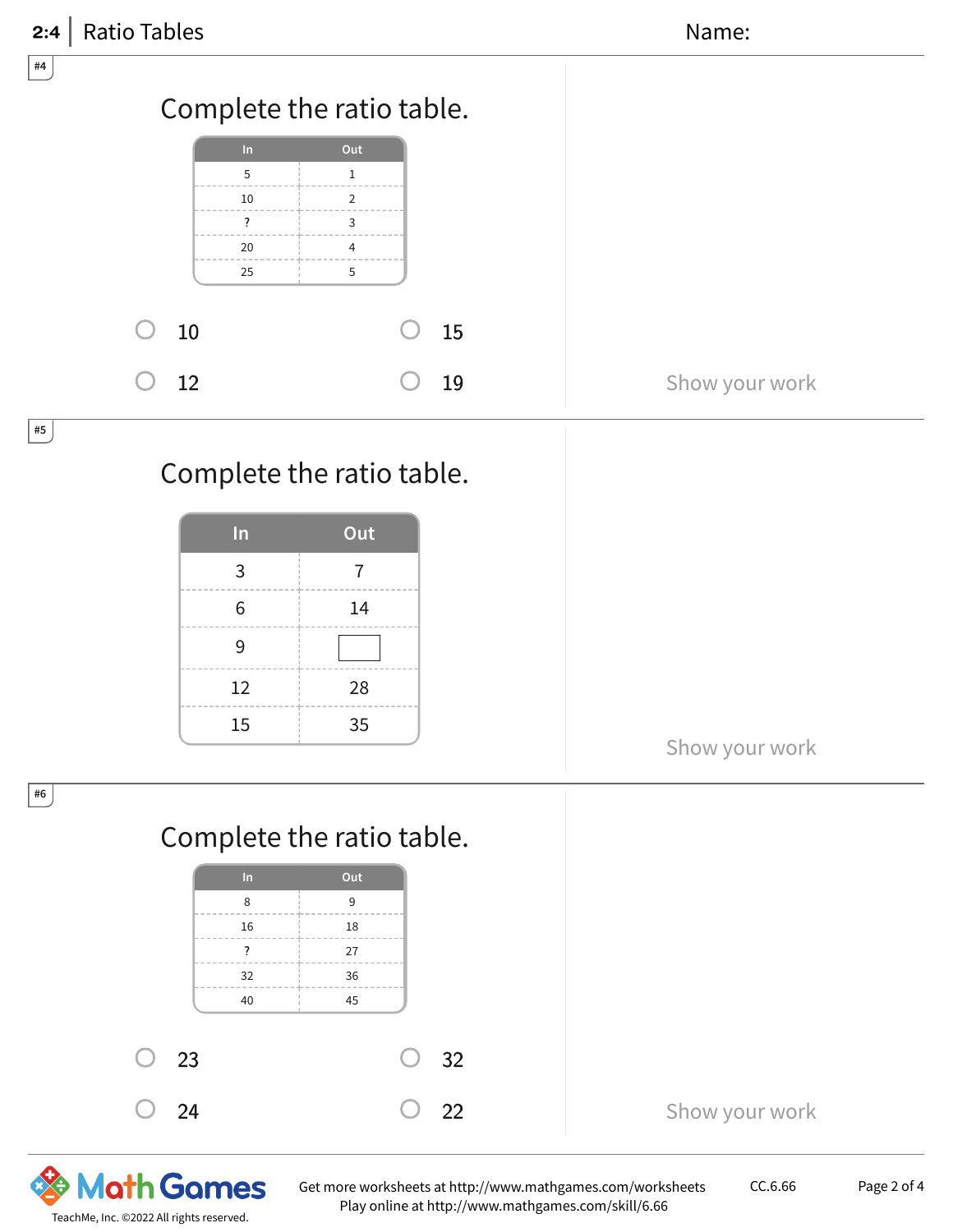| Ratio Tables<br>2:4 |                    |                           |    | Name:          |  |
|---------------------|--------------------|---------------------------|----|----------------|--|
| $ $ #7 $ $          |                    |                           |    |                |  |
|                     |                    | Complete the ratio table. |    |                |  |
|                     | In                 | Out                       |    |                |  |
|                     | $\overline{2}$     | 5                         |    |                |  |
|                     | $\overline{4}$     | 10                        |    |                |  |
|                     | 6                  | 15                        |    |                |  |
|                     | 8                  | 20                        |    |                |  |
|                     | $\overline{\cdot}$ | 25                        |    |                |  |
|                     |                    |                           |    |                |  |
| 13                  |                    |                           | 12 |                |  |
| 10                  |                    |                           | 11 | Show your work |  |
|                     |                    |                           |    |                |  |
| $\#8$               |                    |                           |    |                |  |

## Complete the ratio table.

| In             | Out |
|----------------|-----|
| $\overline{2}$ |     |
| 4              | 18  |
| 6              | 27  |
| 8              | 36  |
| 10             | 45  |

Show your work

## Complete the ratio table.

| In | Out            |
|----|----------------|
| 6  |                |
| 12 | $\overline{2}$ |
| 18 | 3              |
| 24 |                |
| 30 | 5              |



#9

Get more worksheets at http://www.mathgames.com/worksheets Play online at http://www.mathgames.com/skill/6.66

Show your work

CC.6.66 Page 3 of 4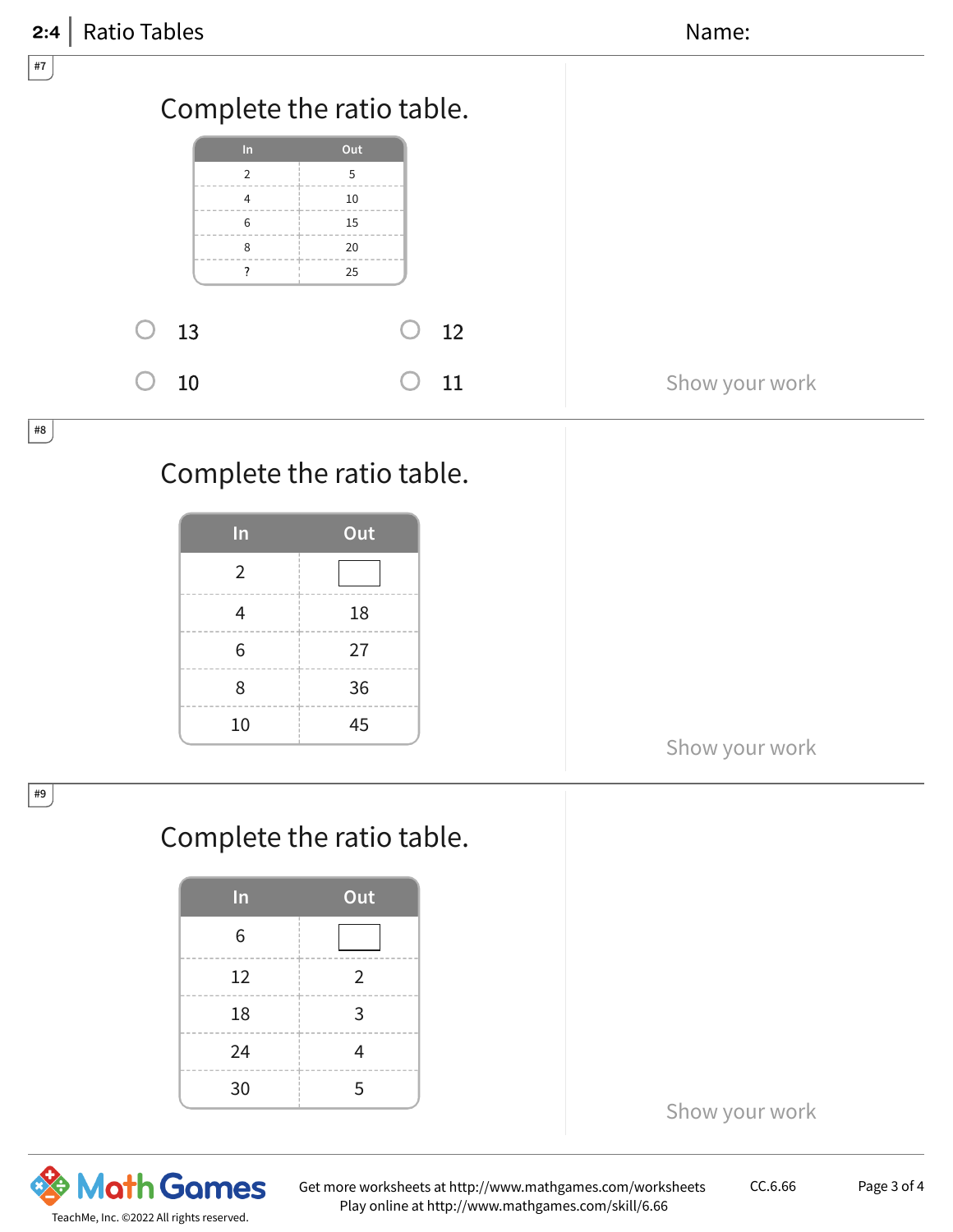

**Math Games** TeachMe, Inc. ©2022 All rights reserved.

Get more worksheets at http://www.mathgames.com/worksheets Play online at http://www.mathgames.com/skill/6.66

CC.6.66 Page 4 of 4